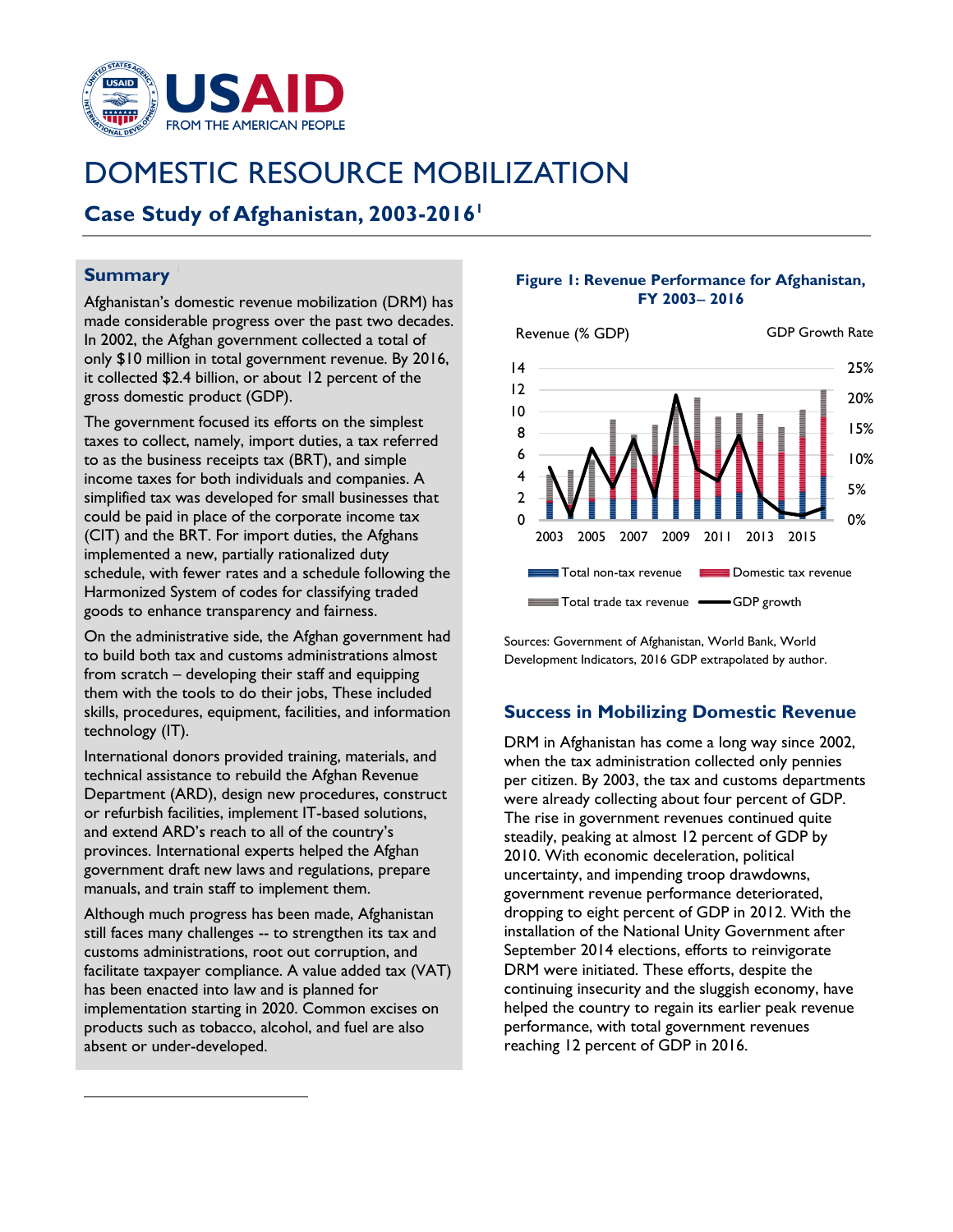Despite this progress, Afghanistan remains a lowrevenue country. Afghanistan has the second-lowest

#### **Figure 2: Tax Revenues\* to GDP: Afghanistan versus Neighboring Countries, 2014**



Note: Oil and gas extraction receipts excluded

Sources: Government of Afghanistan for Afghanistan data. World Revenue Longitudinal Database of the IMF for all others.

tax-to-GDP ratio among neighboring countries; its ratio is also lower than that of the average level [fo](#page-1-0)r low-income countries worldwide (see Figure 2).

For taxpayers, ARD and Afghan Customs Department (ACD) administrative procedures continue to impose substantial costs to business. *The World Bank's Doing Business* distance-to-frontier (DTF) score for Paying Taxes actually declined between 2006 and 2016 from 77 to 52 percent. Conversely, modernization efforts at the ACD, such as automating systems, streamlining processes, and instituting risk management programs, have contributed to making it easier to do business. Afghanistan's DTF score for Trading Across Borders rose from 16 to 31 percent between 2006 and 2016.

## **How Afghanistan Achieved These Results**

#### *Tax policy*

<span id="page-1-1"></span><span id="page-1-0"></span>The Income Tax Law of 2005 amended the pre-Taliban tax system and consolidated all changes into a single law. The Income Tax Law of 2009 simplifies the definition of the fixed tax, a type of levy on persons and small businesses not subject to the CIT and the BRT. It also introduces clearer, more comprehensive rules specific to the taxation of the extractives sector. Indeed, an entire chapter is dedicated to the topic.

The law also extends the practice of withholding taxes and makes small changes in the BRT. It does not change the CIT rate and makes small changes in the structure of the personal income tax.

In January 2017, the VAT law was enacted and will take effect in 2020. The VAT rate is 10 percent on most goods and services, with a zero rate for exports and for some basic goods, such as staple foodstuffs (limited to wheat, flour, rice, sugar, edible oil, tea, onion, potato, and salt) and some household goods (namely, coal, fuel wood, liquid gas, and soap). The VAT includes the normal exemptions, such as those for diplomatic missions, humanitarian aid, and religious establishments.

#### *Tax administration*

In 2003, Afghanistan began rebuilding its tax administration. This included the reorganization of the ARD, the registration of taxpayers, and the issuance of taxpayer identification numbers. The ARD reorganized along functional lines, away from a tax-type structure.

The ARD also established an official presence both in Kabul as well as in other provinces around the country. The ARD now has established Large Taxpayers Offices (LTOs) as well as Medium Taxpayer Offices (MTOs) in several parts of the country, an effort that continues to expand. This taxpayer segmentation enables the ARD to better provide services to these taxpayers, while better encouraging taxpayer compliance. At the same time, the ARD has trained many staff in audit, taxpayer services, and general tax administration; moreover, it has also installed a new, commercial-off-the-shelf (COTS) e-tax administration system that supports streamlined processes and procedures.

In 2010, the ARD started up activities that would lead to the eventual implementation of the Standardized Integrated Government Tax Administration System (SIGTAS), a COTS software solution that supports data management and facilitates tax return processing, enforcement, and audit. SIGTAS implementation is expected to eventually pave the way for automation of ARD frontline taxpayer services, leading to e-filing and e-payment.<sup>2</sup>

At the same time, the ARD has introduced a modern risk-based compliance framework in Kabul and five key provinces. Risk-based compliance will help the ARD optimize the deployment of internal resources through comprehensive audit procedures and manuals

<sup>2</sup> E-services at the time of publication were still not widely used among the country's taxpayers.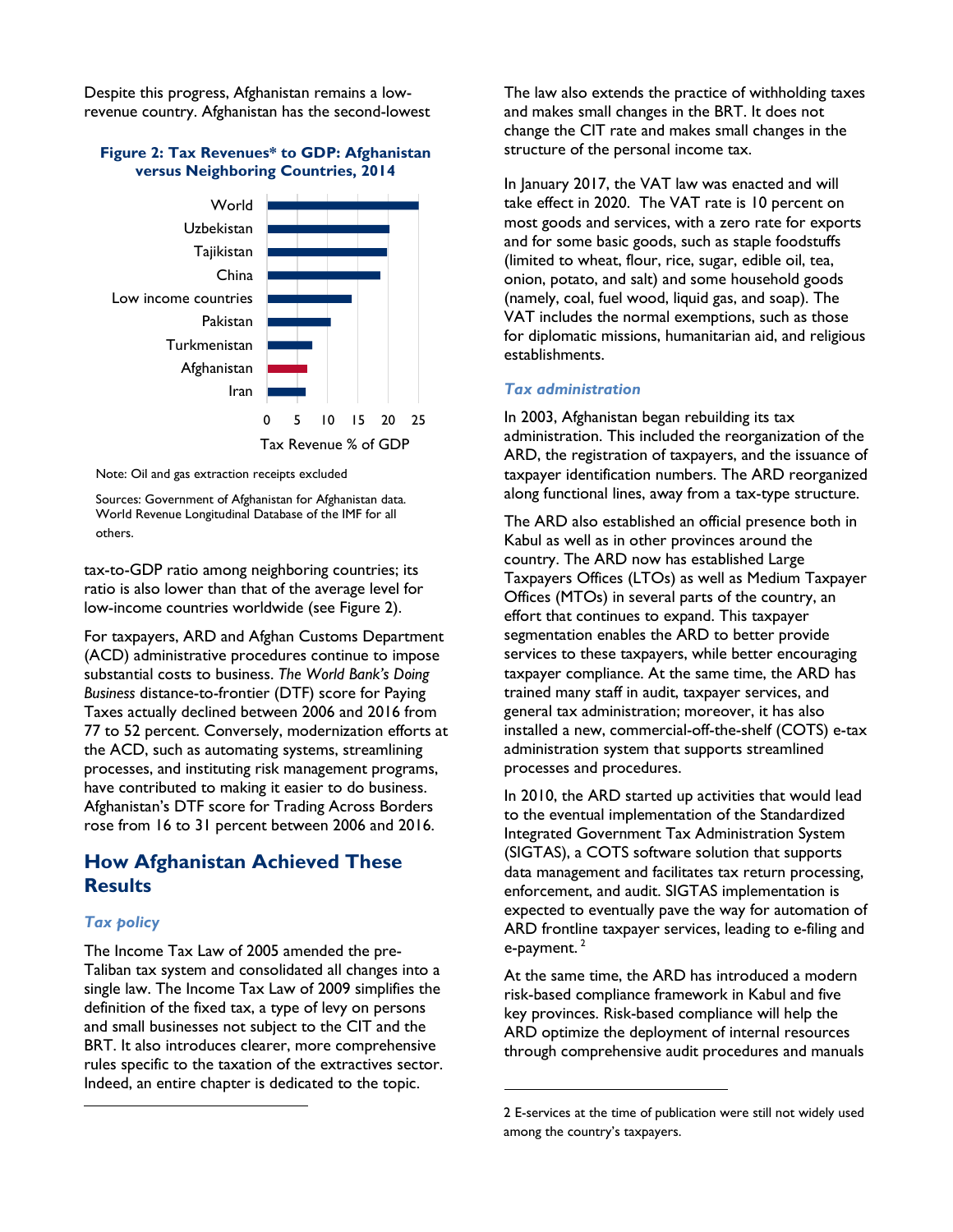aimed at focusing on high-risk sectors and improving transparency to taxpayers. The intent of introducing risk management in these tax processes is not only to conserve ARD's own resources, but also to encourage voluntary compliance by allowing ARD to focus on likely fraudulent or non-compliant taxpayers while sparing taxpayers who are complying with tax regulations.

More recently, ARD has been preparing for VAT implementation -- now scheduled for December 2020 -- including developing procedures and processes, and conducting taxpayer information and outreach activities. Processes and regulations are now ready to be put into operation, requiring only minimal adjustments once the VAT law is enacted.

As of this writing, SIGTAS and almost all automated processes are operating throughout most of the country. Skills and capacity of all ARD staff members throughout the country have been vastly improved. Regulations, rulings, manuals, forms, and procedures have been developed, based on the 2015 Tax Administration Law. In addition, ARD formally supports voluntary compliance through constant taxpayer outreach and education.

The ACD also invested in significant improvements to its institutional structure, procedures, capacity, and systems. With support from donors, ACD has constructed customs and transit facilities in various parts of the country, developed and implemented the Automated System for Customs Data (ASYCUDA), which is the information technology backbone for automation of all customs operations. ACD has also worked with donors, notably USAID, to design and implement new e-payment services that not only facilitate more streamlined payment processes for taxpayers, but also better data management and control for the ACD and reduced incidence of corrupt practices.

#### *Donor Support*

Donor support has included the development of basic legal frameworks, including the regulations and the manuals needed for implementation. Donor assistance has also funded construction works, technical assistance, training, and the deployment of systems.

Several donors have been involved in strengthening DRM in Afghanistan. Starting in 2002 and continuing to 2016, the UK Department for International Development (DFID) has been the lead donor, providing about 2/3 of all assistance and covering a broad range of topics. USAID has provided complementary assistance in close collaboration with DFID and has even provided co-financing for some of

DFID's activities. USAID has made notable investments to expand the coverage of the tax administration including the implementation of SIGTAS, improve collections of non-tax revenues (NTR), and enhance customs administration. The International Monetary Fund (IMF) has provided overall policy and fiscal strategy guidance, while the World Bank has supported broader public financial management and customs modernization assistance. The Asian Development Bank has also provided technical assistance to the ARD in its modernization efforts.

## **Unfinished Business**

*Implement the VAT.* VAT is a powerhouse of a revenue producer, does little harm to an economy, and is one of the most common taxes in the world. The VAT law has already been enacted, with implementation now scheduled for 2020, systems and processes for its administration developed, and ARD and ACD staff already trained. More training is planned.

*Develop a coherent, revenue-productive set of excises.* Excise tax revenue averages about two percent of GDP in many developed countries, and slightly less in many developing countries. But other than certain "fees" relating to fuels and telecom, Afghanistan does not yet use this tax instrument to mobilize revenue. Excises on tobacco, alcoholic beverages, bottled soft drinks, tires, gasoline and diesel, and other products should be investigated as potential contributors to DRM.

*Make paying taxes easier.* The country's DRM strategy has been to implement taxes that are easy to administer, but it has not paid enough attention to taxation that would encourage investment, job creation, and enhanced competitiveness. Compliance with the current system is difficult, and it creates undue administrative burden on taxpayers.

*Measures to reduce corruption in the tax system can yield more revenue.* Recent firings at ACD and ARD for corruption or incompetence have been credited, among other factors, with recent improvements in DRM. Much work remains as bribes, particularly those related to customs, remain common. Further reforms could help to reduce corruption and increase revenues.

*Assess the Afghan tax system.* After more than \$300 million in foreign assistance to DRM over almost two decades, no external agency has undertaken a comprehensive assessment of the Afghan tax system. Such a study should encompass tax and customs